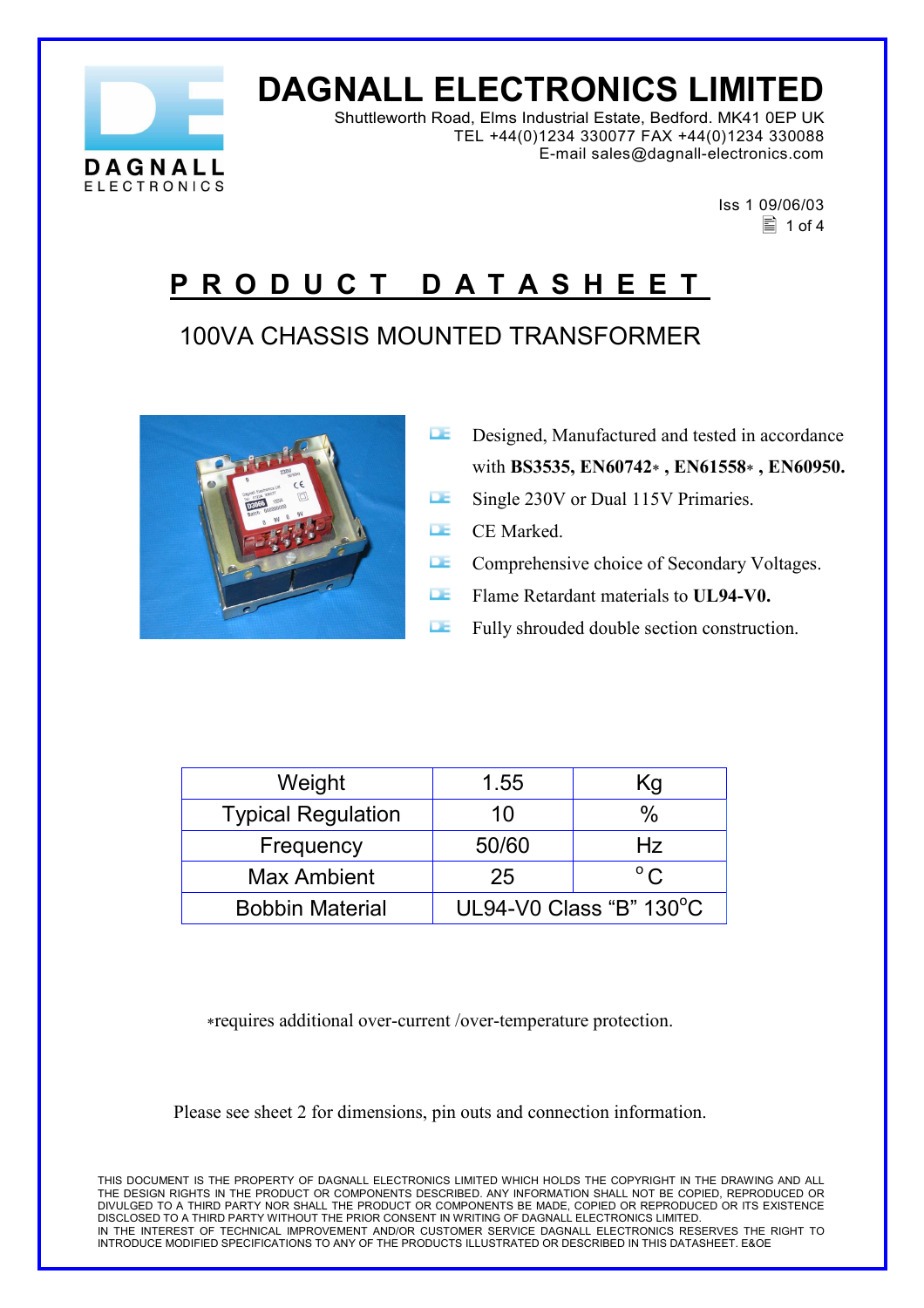

# **DAGNALL ELECTRONICS LIMITED**

Shuttleworth Road, Elms Industrial Estate, Bedford. MK41 0EP UK TEL +44(0)1234 330077 FAX +44(0)1234 330088 E-mail sales@dagnall-electronics.com

Iss 1 09/06/03  $\equiv$  2 of 4

|         |          |            | Recommended           |
|---------|----------|------------|-----------------------|
| Part No | Primary  | Secondary  |                       |
|         |          |            | <b>Secondary Fuse</b> |
| D3066   | 230V     | $9+9V$     | 5AT                   |
| D3067   | 230V     | $12 + 12V$ | 4AT                   |
| D3068   | 230V     | $15 + 15V$ | 3.15AT                |
| D3069   | 230V     | 50+50V     | 1AT                   |
|         |          |            |                       |
| D3070   | 115+115V | $9+9V$     | 5AT                   |
| D3071   | 115+115V | $12+12V$   | 4AT                   |
| D3072   | 115+115V | $15 + 15V$ | 3.15AT                |
| D3073   | 115+115V | 50+50V     | 1AT                   |

Part Numbers

Please see sheets 3 and 4 for dimensions, pin outs and connection information.

THIS DOCUMENT IS THE PROPERTY OF DAGNALL ELECTRONICS LIMITED WHICH HOLDS THE COPYRIGHT IN THE DRAWING AND ALL THE DESIGN RIGHTS IN THE PRODUCT OR COMPONENTS DESCRIBED. ANY INFORMATION SHALL NOT BE COPIED, REPRODUCED OR DIVULGED TO A THIRD PARTY NOR SHALL THE PRODUCT OR COMPONENTS BE MADE, COPIED OR REPRODUCED OR ITS EXISTENCE DISCLOSED TO A THIRD PARTY WITHOUT THE PRIOR CONSENT IN WRITING OF DAGNALL ELECTRONICS LIMITED. IN THE INTEREST OF TECHNICAL IMPROVEMENT AND/OR CUSTOMER SERVICE DAGNALL ELECTRONICS RESERVES THE RIGHT TO INTRODUCE MODIFIED SPECIFICATIONS TO ANY OF THE PRODUCTS ILLUSTRATED OR DESCRIBED IN THIS DATASHEET. E&OE